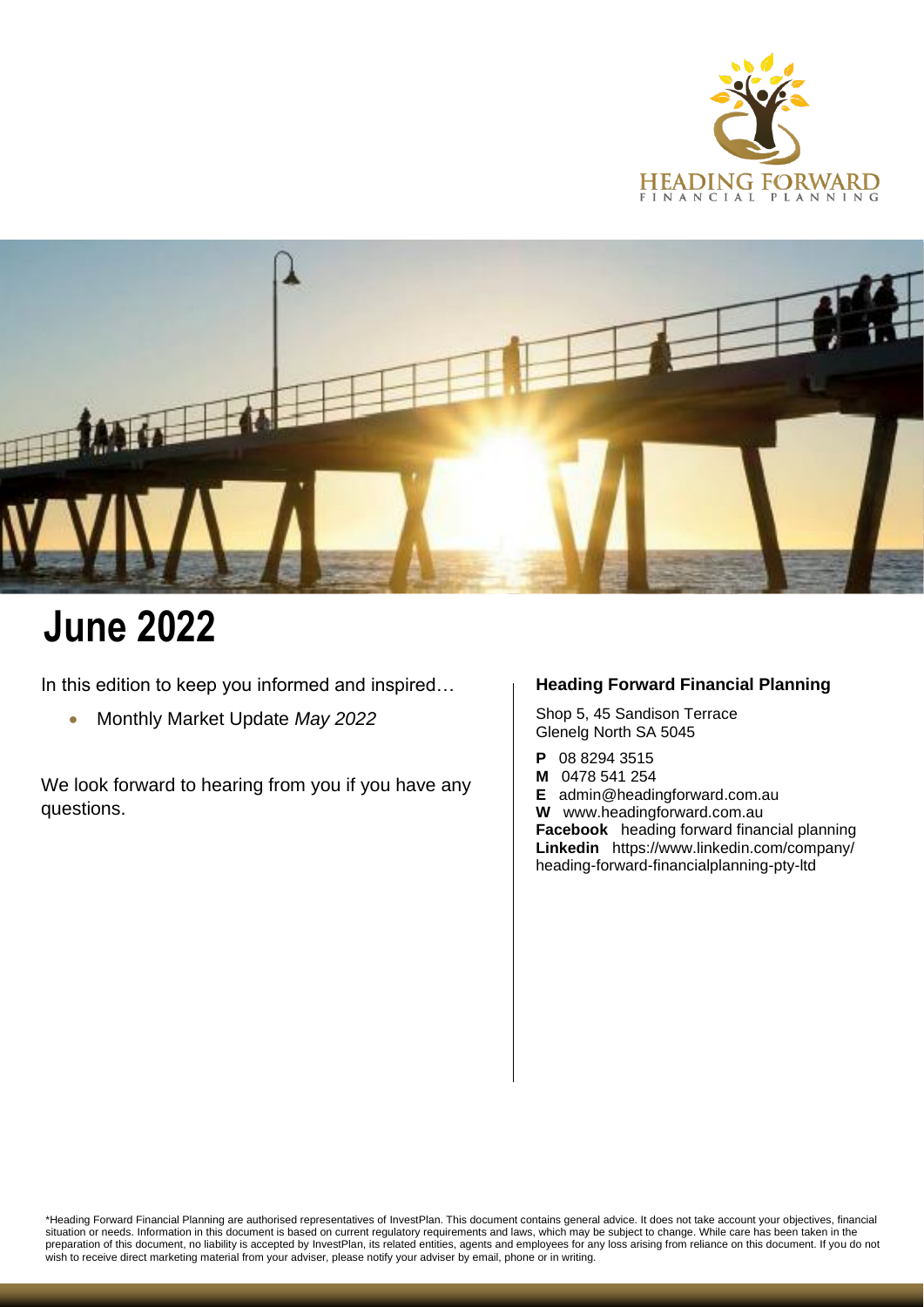## **MONTHLY MARKET UPDATE May 2022**

#### **How the different asset classes have fared:**

**(As at 31 May 2022)**

|                                             | <b>10 Yr</b> | 5 Yr     | 3 Yr     | 1Yr      | <b>YTD</b> | 6 Mth    | 3 Mth    | 1 Mth   |
|---------------------------------------------|--------------|----------|----------|----------|------------|----------|----------|---------|
| <b>Asset Class</b>                          | $%$ p.a.     | $%$ p.a. | $%$ p.a. | $%$ p.a. | $\%$       | $\%$     | $\%$     | %       |
| Cash <sup>1</sup>                           | 1.76         | 0.97     | 0.36     | 0.05     | 0.03       | 0.04     | 0.02     | 0.03    |
| Australian Bonds <sup>2</sup>               | 2.72         | 0.99     | $-1.76$  | $-8.54$  | $-8.10$    | $-8.02$  | $-6.02$  | $-0.89$ |
| International Bonds <sup>3</sup>            | 3.47         | 1.24     | $-0.14$  | $-7.00$  | $-7.72$    | $-7.45$  | $-6.18$  | $-2.88$ |
| Australian Shares <sup>4</sup>              | 10.46        | 9.34     | 8.48     | 4.73     | $-2.36$    | 0.25     | 2.72     | $-3.13$ |
| Int. Shares Unhedged <sup>5</sup>           | 14.57        | 11.45    | 10.12    | 4.70     | $-11.35$   | $-6.52$  | $-9.31$  | $-3.23$ |
| Int. Shares Hedged <sup>6</sup>             | 12.04        | 9.69     | 9.38     | $-1.37$  | $-12.09$   | $-10.02$ | $-7.42$  | $-7.50$ |
| Emerging Markets Unhedged <sup>7</sup>      | 6.46         | 4.84     | 1.36     | $-11.80$ | $-9.77$    | $-9.42$  | $-10.69$ | $-0.26$ |
| Listed Infrastructure Unhedged <sup>8</sup> | 12.79        | 7.79     | 6.36     | 18.09    | 3.94       | 9.05     | 7.75     | 1.59    |
| Australian Listed Property <sup>9</sup>     | 11.18        | 6.30     | 3.09     | 4.58     | $-14.11$   | $-9.61$  | $-6.59$  | $-8.55$ |
| Int. Listed Property Unhedged <sup>10</sup> | 9.55         | 5.03     | 2.01     | 6.20     | $-11.80$   | $-7.70$  | $-3.59$  | $-5.75$ |

1 Bloomberg AusBond Bank 0+Y TR AUD, 2 Bloomberg AusBond Composite 0+Y TR AUD, 3 Bloomberg Barclays Global Aggregate TR Hdg AUD, 4 S&P/ASX All Ordinaries TR, 5 Vanguard International Shares Index, 6 Vanguard Intl Shares Index Hdg AUD TR, 7 Vanguard Emerging Markets Shares Index, 8 FTSE Developed Core Infrastructure 50/50 NR AUD, 9 S&P/ASX 300 AREIT TR, 10 FTSE EPRA/NAREIT Global REITs NR AUD

Source: Centrepoint Research Team, Morningstar Direct

#### **International Equities**

Whilst volatility moderated somewhat during the month of May, International Shares, both unhedged and hedged fell 3.23% and 7.5% on the month. Markets continue to price in the impacts of increasing interest rates and inflation. Inflationary pressures remain present globally as the German inflation rate came in above forecasts at 7.9% during the month. Energy remains the biggest outperformer within the international equities market across the month followed by utilities. Real estate, consumer discretionary and consumer staples were among the worst performers. Listed real estate has started to show weakness as rising rates put pressures on property. Markets are paying close attention to every word coming out of Central Banks as their guidance remains the single most impactful driver of markets. The Federal Reserve Bank followed through with their promise and rose the target policy rate by a significant 0.5% in May. They have outlined that two more increases of 0.5% are still to come in the subsequent months.

#### **Australian Equities**

The domestic market also suffered a weak month (-3.13%) as technology and real estate dragged the index lower. Interest rates and inflation remain the key driver domestically just like in international shares. Weakness from China stemming from the lockdowns occurring across the region pulled down the price of iron ore, hurting the major materials miners within Australia. Australia remains one of the worlds best performing stock markets year-to-date (YTD) as resilience within financials, utilities and resources helped